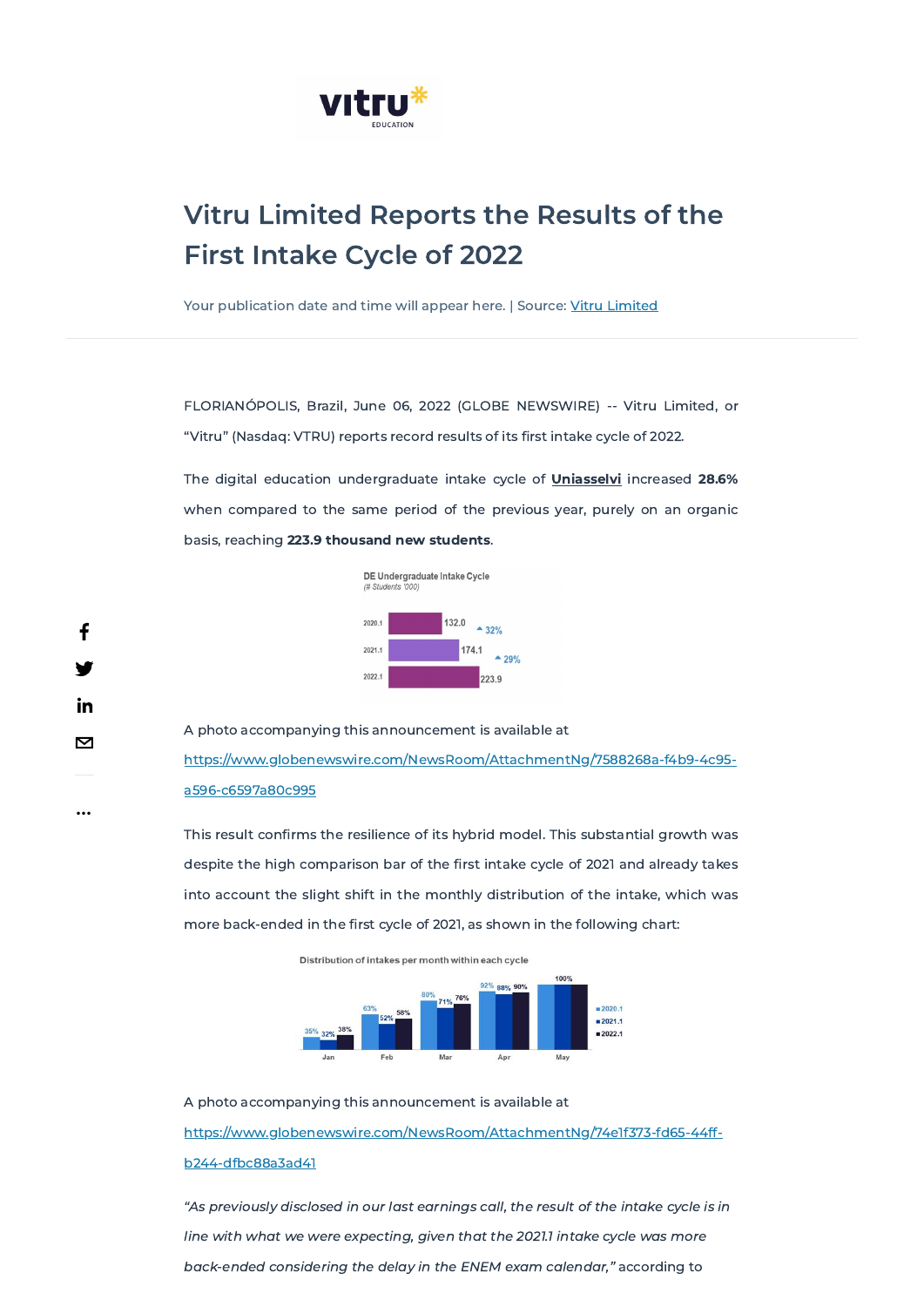## Tags

## Contact Data

Carlos Freitas, Chief Financial Officer.

In the case of **Unicesumar**, the first digital education undergraduate intake cycle of 2022 was even more impressive, increasing 54.6% when compared to the same period of the previous year, reaching 219.7 thousand new students in the 2022.1 cycle vs the 142.1 thousand students enrolled in the 2021.1 cycle.

## About Vitru

Vitru is the leading pure distance learning education group in the postsecondary distance learning market in Brazil. Through its invested companies, Vitru provides a complete pedagogical ecosystem focused on hybrid distance learning experience for undergraduates and continuing education students.

Vitru's mission is to democratize access to education in Brazil through a digital ecosystem and empower every student to create their own successful story.

### Forward Looking Statements

This press release includes "forward-looking statements" within the meaning of the U.S. federal securities laws. Statements contained herein that are not clearly historical in nature are forward-looking, and the words "anticipate," "believe," "continues," "expect," "estimate," "intend," "project" and similar expressions and future or conditional verbs such as "will," "would," "should," "could," "might," "can," "may," or similar expressions are generally intended to identify forward-looking statements. These forward-looking statements speak only as of the date hereof and are based on Vitru's current plans, estimates of future events, expectations and trends that affect or may affect our business, financial condition, results of operations, cash flow, liquidity, prospects and the trading price of Vitru's common shares, and are subject to several known and unknown uncertainties and risks, many of which are beyond Vitru's control. As a consequence, current plans, anticipated actions and future financial position and results of operations may differ significantly from those expressed in any forward-looking statements in this press release. You are cautioned not to unduly rely on such forward-looking statements when evaluating the information presented. Vitru does not undertake any obligation to update publicly or to revise any forward-looking statements after

## we distribute this press release because of new information, future events, or other

factors.